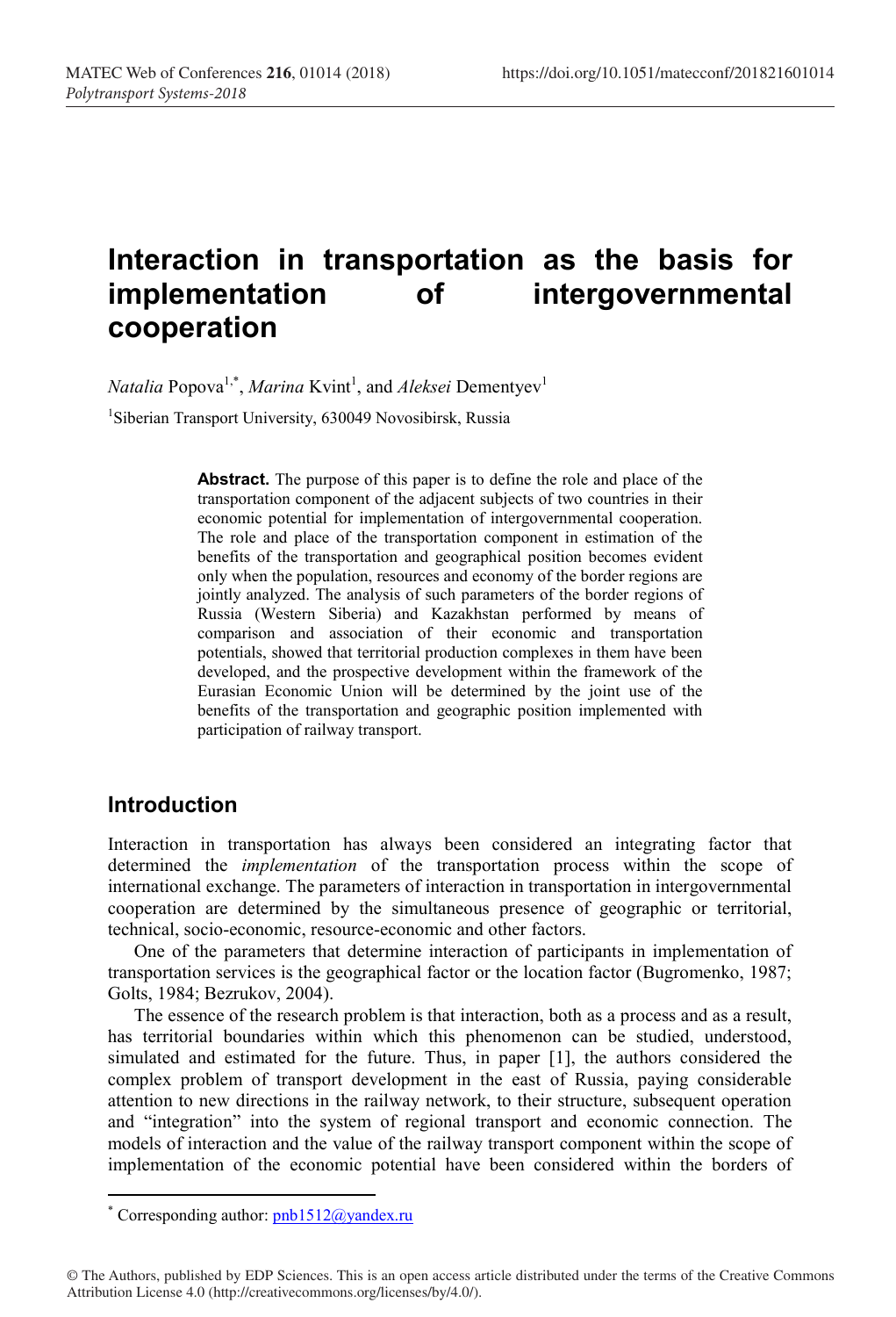Russian in the "west-east" and "north-south" direction. In paper [2], the author takes into consideration theoretical foundations of the economic and geographical position (Baransky, 1980) and shows the simulation peculiarities of the transport-geographical position (TGP) as part of the EGP.

This paper shows that the transportation component is a parameter of comprehensive estimation of the economic potential, along with socio-economic, resource-economic and other factors. The TGP of territorially close subjects of countries acts as the prerequisite for creation of a transportation cluster for implementation of intergovernmental cooperation.

The border regions of Russia and Kazakhstan, the territorial production complexes (TPCs) of which are similar and can interact between each other, are viewed as the testing ground for the research. The interaction factors are the socio-demographic, natural-resource and economic potential of the territories. The cooperation conditions are technical capabilities, in this case, railway border crossings (RBCs) or stations where customs clearance, transfer of freight carriages and containers, technical works are performed. Availability of a unity of factors and conditions shall be the basis and the problem of interaction, the research and practical content of which has not been studied yet. Judging by [3], a comprehensive analysis of these issues within the scope of the EGP estimation to understand the role and the place of the transportation component in estimating the TGP benefits has not been performed to date. Separate economic and geographical problems are considered in works of domestic and foreign authors [4–6]. The issues of international cooperation through railway logistics are revealed in paper [5] but without estimation of the interaction subjects' economic potential. Paper [6] shows the potential of transportation routes but only natural and economic factors in interaction are taken into consideration. Strategic documents [7, 8] designate the technical component as a condition for arrangement of interaction between subjects but do not pay attention to demographic, resource and economic factors.

The novelty of this study is revealed in the peculiarities of applying a single methodological approach, i.e., in selection of parameters and indicators from literature references, mapping and statistical sources, in their comparison and association, in approbation of the methodology for specific border subjects.

#### **Study method**

The methodological approach consists in a comparative-analytical association of the social, resource, economic and transport potentials of the border areas, namely, Omsk and Novosibirsk region, the Altai territory and the Altai Republic; of Pavlodar and East Kazakhstan region. Initially, according to the transport-geographical maps published in [11] and to earlier mapping products published, it was found out that several dozens of transportation customs clearance points were key points for the interstate deliveries in the east of Russia. Only 20 out of them are RBCs where carriages and containers are transferred.

The longest section is the border with Kazakhstan, which determines the vector of the study. The initial data for the research analysis were the topical maps of regions published in the geographical atlases of the USSR, Russia and Kazakhstan. Then, territories were selected that had direct access to the borders of the neighboring state within each of the four constituent entities of the Russian Federation. Those were 6 districts in Novosibirsk region, 7 districts in the Altai Territory, 8 districts in Omsk region. The Altai Republic is not connected with Kazakhstan with railway routes. All subsequent actions to estimate social, resource, economic potential were taken on the basis of comparison, association and analysis of tables in statistical reference books as related to those districts. Similarly, two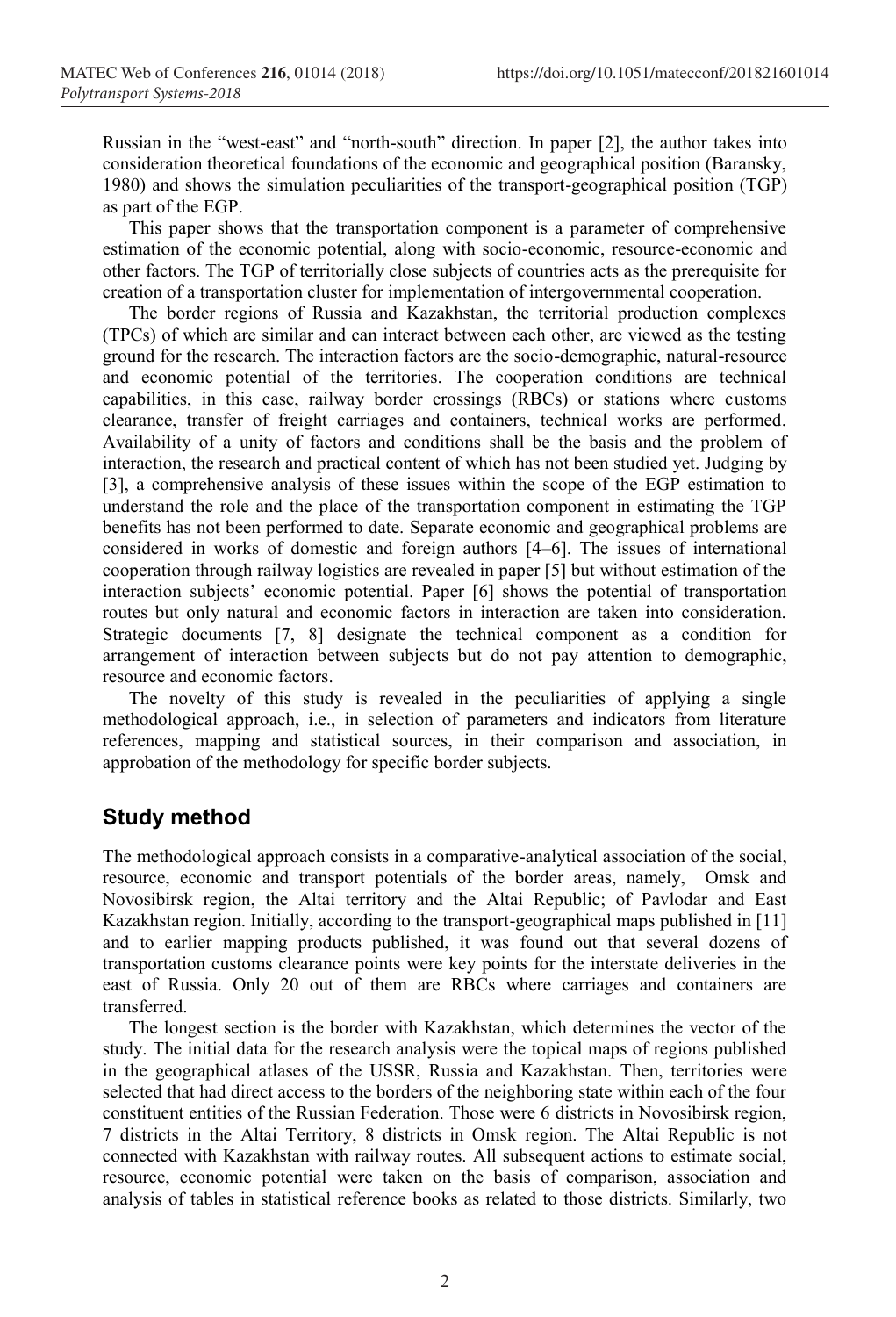territories of Kazakhstan, which had access to the borders of the West Siberian regions, were studied.

In selecting significant information, the following main principles of the economic and geographical characteristics of economic entities were taken into consideration: location and availability of common borders, administrative and territorial status, availability of comparable information on demographic, resource, production and transportation indicators [9: Section 4,15,16,17,25 , 26; 10: Section 2,4,6,7,8,14; 12].

Indicators of population density, length of railways, transport availability in the territory, etc., were calculated using known formulas. Reliability and comparability of the initial data was ensured by the fact that the information had been obtained from official published sources. Estimation of the "natural resources" and "production" parameters was performed by the method of sampling information, both from statistical and other sources [9,13,14,16]. Regarding the natural-resource potential, the information obtained from research and monographic publications published 10 or more years ago was used. Names were assigned to resource types based on the generally accepted classification (A. A. Minz, 1972; I. V. Komar, 1975). The nomenclature adopted in statistical sources was used in names of industries. The time limit for selection and analysis of production indicators was selected for the 3 to 5 year period. The "last date", but not later than three years ago, was used for demographic indicators. The registration parameters were taken in traditional units of measurement, i.e., square and linear kilometers when estimating the areas of entities and the extent of transport routes; absolute and relative meters when assessing the population, resource availability and production in the TPC.

In the region under consideration, the territorial-production complexes of the eastern regions of Russia (Western Siberia) and territorial socio-economic systems of the border areas of eastern Kazakhstan were integrated into a single transportation and logistic chain.

## **Results**

The main results of implementation of the methodology adopted for determining the role and the place of the transportation component in assessing the benefits of the TGP are summarized in Table 1. It represents the social, natural-resource and economic characteristics of the border territories of the two states, i.e., Russia (within the Siberian Federal District) and Kazakhstan. The role and the place of the transportation component in the total economic potential of the regions become apparent when taking into consideration the demographic, natural-resource and economic peculiarities of geographically close subjects of the two countries. The mapping analysis showed that the length of the border lines of the Siberian regions with Kazakhstan in Omsk region was 1,020 km, in Novosibirsk region, it was 317 km, in the Altai Territory, it was about 850 km, and in the Altai Republic, it was more than 500 km.

Statistically, the demographic potential of these regions of Russia is more than three times higher than that of the regions of the Republic of Kazakhstan. Almost 13% of the country's population live in the border regions of Kazakhstan, and about 5% of the country's population live in the regions of Russia under consideration, but it is more than 38% of the number of residents of the constituent entities of the Siberian Federal District (SFD).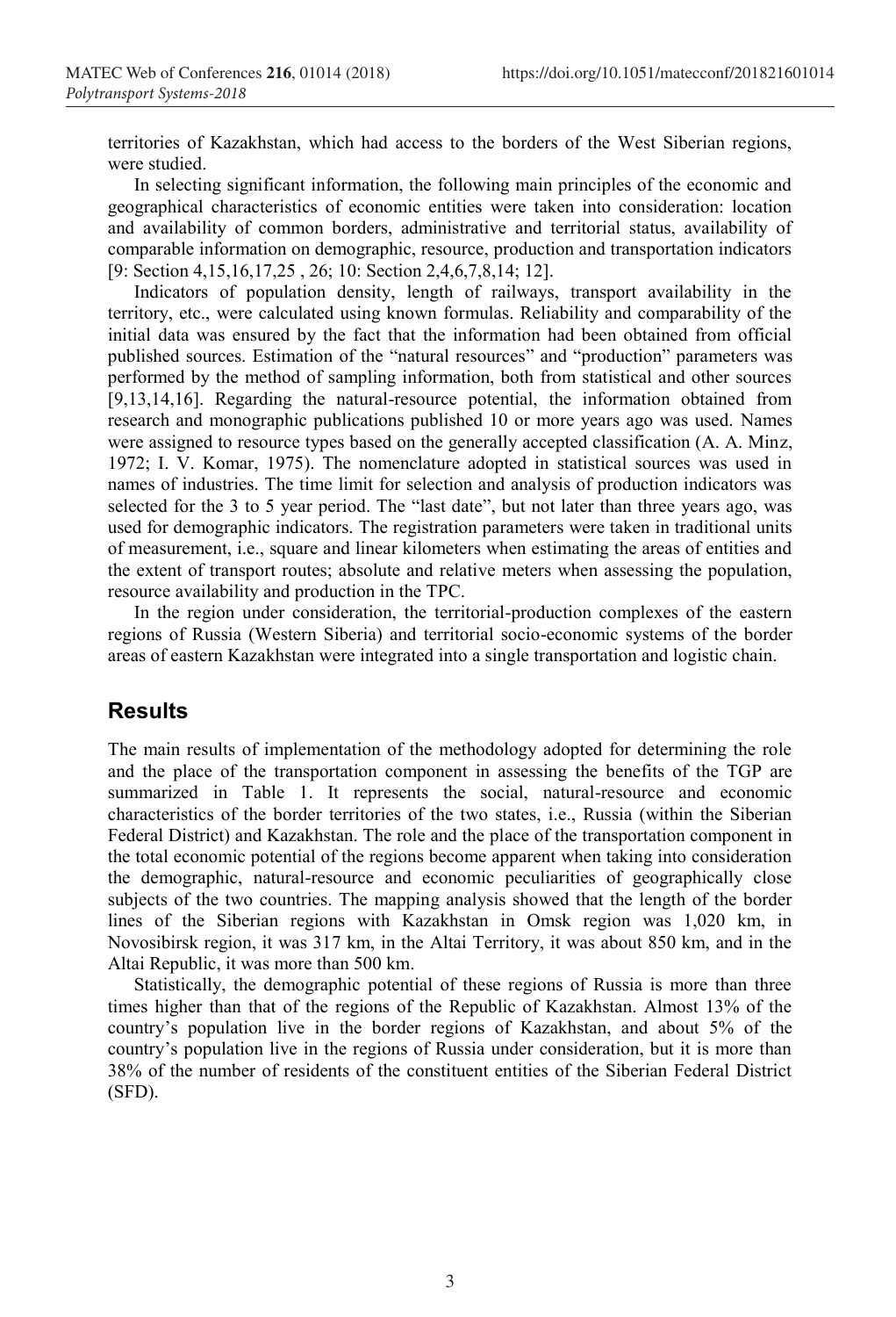| Indicators                                       | Border regions                                                                                                           |                                                                                                                                         |
|--------------------------------------------------|--------------------------------------------------------------------------------------------------------------------------|-----------------------------------------------------------------------------------------------------------------------------------------|
|                                                  | Russia                                                                                                                   | Kazakhstan                                                                                                                              |
| Districts<br>of border<br>states                 | Omsk, Novosibirsk region, the<br>Altai territory.                                                                        | Pavlodar,<br>East Kazakhstan region                                                                                                     |
|                                                  | the Altai Republic                                                                                                       |                                                                                                                                         |
| Quantity<br>of population                        | more than 7.3 million people                                                                                             | about 2.2 million people                                                                                                                |
| Natural resources                                | coal, iron ore and non-ferrous<br>metal ores, non-metallic industrial<br>materials, timber,<br>hydro<br>raw<br>resources | coal and slates, iron ore and non-<br>ferrous<br>hydro<br>metal<br>ores.<br>resources, non-metallic industrial<br>raw materials, timber |
| Production                                       | $mining$ ,<br>processing.<br>power<br>engineering                                                                        | mining, processing,<br>power<br>engineering                                                                                             |
| Transportation<br>availability, km<br>(railways) | over 4.1 thousand km                                                                                                     | about 2.0 thousand km                                                                                                                   |

**Table 1.** Socio-Demographic, Natural-Resource, Economic and Transportation Potential of Border Territories Sources of data: [8-11].

The values of the population living in the "nearest neighborhood" regions have the following indicators by districts.

In the south-west of Novosibirsk region, where the border with Pavlodar region of the Republic of Kazakhstan runs, the population density does not exceed 5 people/sq.km, on average. In the districts of the Altai territory that have access to the border with Kazakhstan, the population density also does not exceed 5 people/sq.km. The longest segment of the Russian-Kazakh border belongs to Omsk region. Railways are laid closer to the southern part of the region, where the population density is 5 to 10 people/sq.km on an average. The population density in the Altai Republic is 2 people/sq.km and below, but the region is not connected with the neighboring East Kazakhstan region by railway lines.

Analysis of various literature references revealed that the resource availability of border entities of Russia and Kazakhstan has similar structural characteristics, but the types of natural raw materials of the Altai territory, Novosibirsk and Omsk region of Russia is largely complementary. Thus, the Altai territory is rich in mineral and raw materials base, namely, polymetallic ores, iron ore, coals and non-metallic minerals, mainly developed and used. In the Altai Republic, connected with the Altai territory by roads, the resource potential is extremely diverse in terms of natural raw materials, but the main deposits are mostly explored, evaluated and prepared for mining. There are more than 500 deposits of various types of natural raw materials In Novosibirsk region, about a third of which is concentrated in the railway zone of gravity and is operated. Omsk region does not have major deposits of non-metallic industrial raw materials in the proximity zone.

The resource supply of Pavlodar and East Kazakhstan regions is characterized by great diversity and integrity of the mineral and raw materials complex. More than a third of reserves of energy coals, polymetallic ores, rare metal ores and non-metallic industrial raw materials is concentrated here [12–14]. The scale of deposits' operation largely depends on their relevance to the complex of processing industries in the country. Processing and mining industries of the border regions of both countries also have their own peculiarities. See the structure of the economic complex of the West Siberia regions in Figure 1.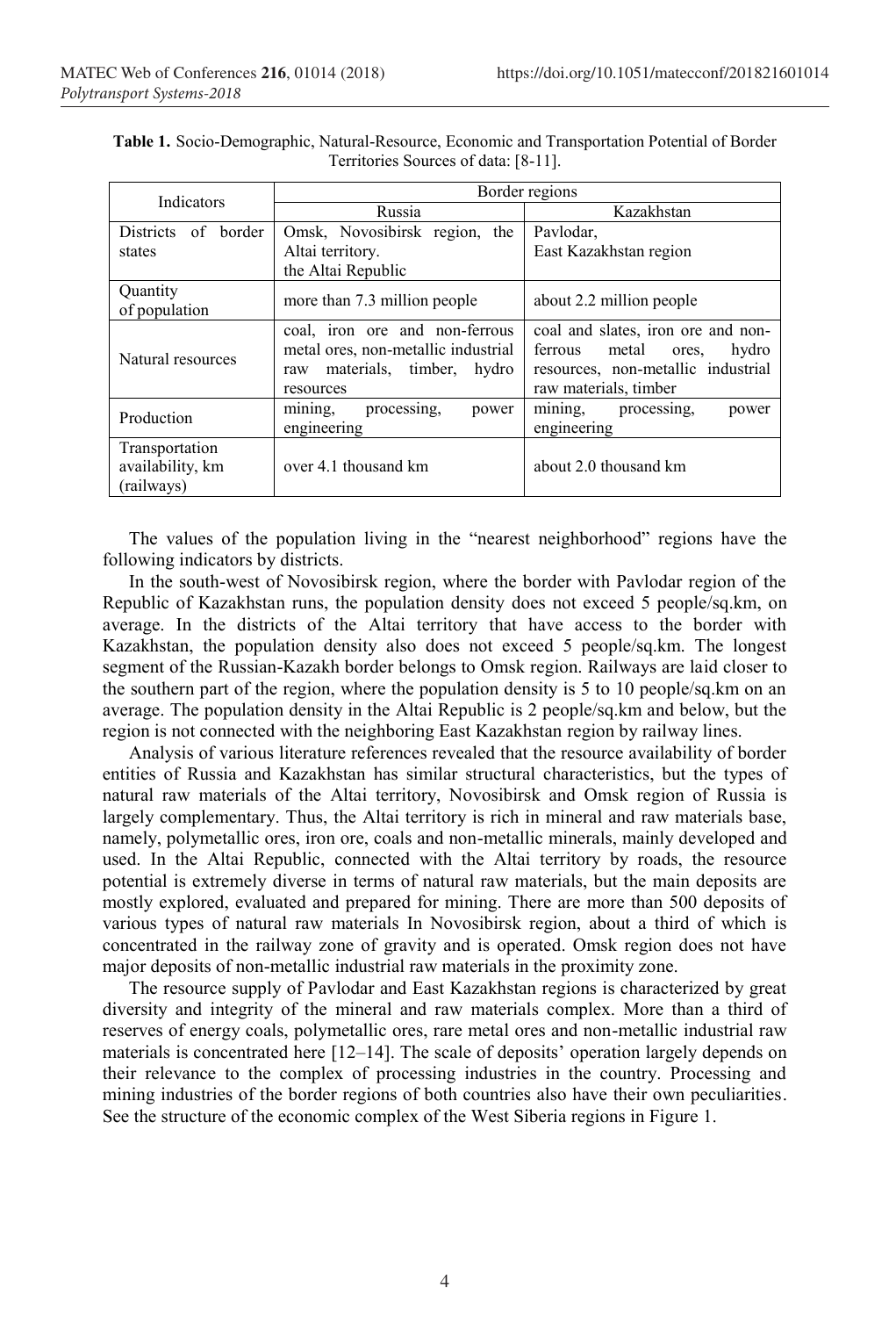

- 1.Chemical production, production of petroleum products, rubber products and mineral products;
- 2.Production of machinery, various equipment, agricultural equipment and other equipment;
- 3.Manufacture of metal products;
- 4.Production of building materials and cement;
- 5.Production of food and consumer goods;
- 6.Production of wood and products from it;
- 7.Production of other products;
- 8.Production of agricultural and industrial complex (grain, flax, livestock, feed production).

**Fig. 1.** The economic complex structure of border regions of Russia (Western Siberia).

According to petrochemical production and many types of machine-building and agricultural production, Omsk region's own production exceeds the level of domestic consumption, while the energy potential of this region is clearly not sufficient. The region is energy-deficient, therefore, supplies from neighboring regions of Siberia and the nearest regions of Kazakhstan are an important condition for the future development of the multiprofiled industrial structure of the region [9]. Industrial specialization of enterprises in Novosibirsk region is more balanced and unites, both with its own resources and raw materials, and with the benefits of the TGP. The profile of enterprises of Novosibirsk region was formed due to machine-building products, agricultural enterprises, chemical, woodworking industries and cement production. There are electricity and power generating capacities in Novosibirsk region, but the production area is based on the fuel imported from Kemerovo region and the Khakassia [9]. The Altai territory participates in interregional exchange in agricultural and textile products, food products, agricultural accessories, various chemical products with nanotechnological characteristics. Electric power engineering facilities of the region (thermal power plants and gas turbine power plants) are operated on imported and local coal [9].

The structure of industry in the border regions of Kazakhstan, namely, Pavlodar and East Kazakhstan, was mainly formed in the "Soviet era" and the profile of industrial enterprises is largely preserved at present. See the structure of the economic complex of Kazakhstan regions in Figure 2.



- 1. Production of mining and processing plants, coalmines;
- 2. Metallurgical and metal-working products;
- 3. Mechanical engineering products (equipment, tools, valves);
- 4. Mineral production;
- 5. Agricultural products;
- 6. Production of food and consumer goods;
- 7. Production of wood and products from it.

**Fig. 2.** The structure of economic complex of border regions of Kazakhstan.

Mining enterprises of Pavlodar region are developing coal and other deposits, mainly of polymetallic ores. Significant volumes of GRP are formed in processing industries specialized in metallurgy and metal working, production of manufacturing equipment and tools. The share of agricultural industry is less than 5% in the GRP structure and the increase in this indicator is virtually impossible due to inadequate hydration of the region.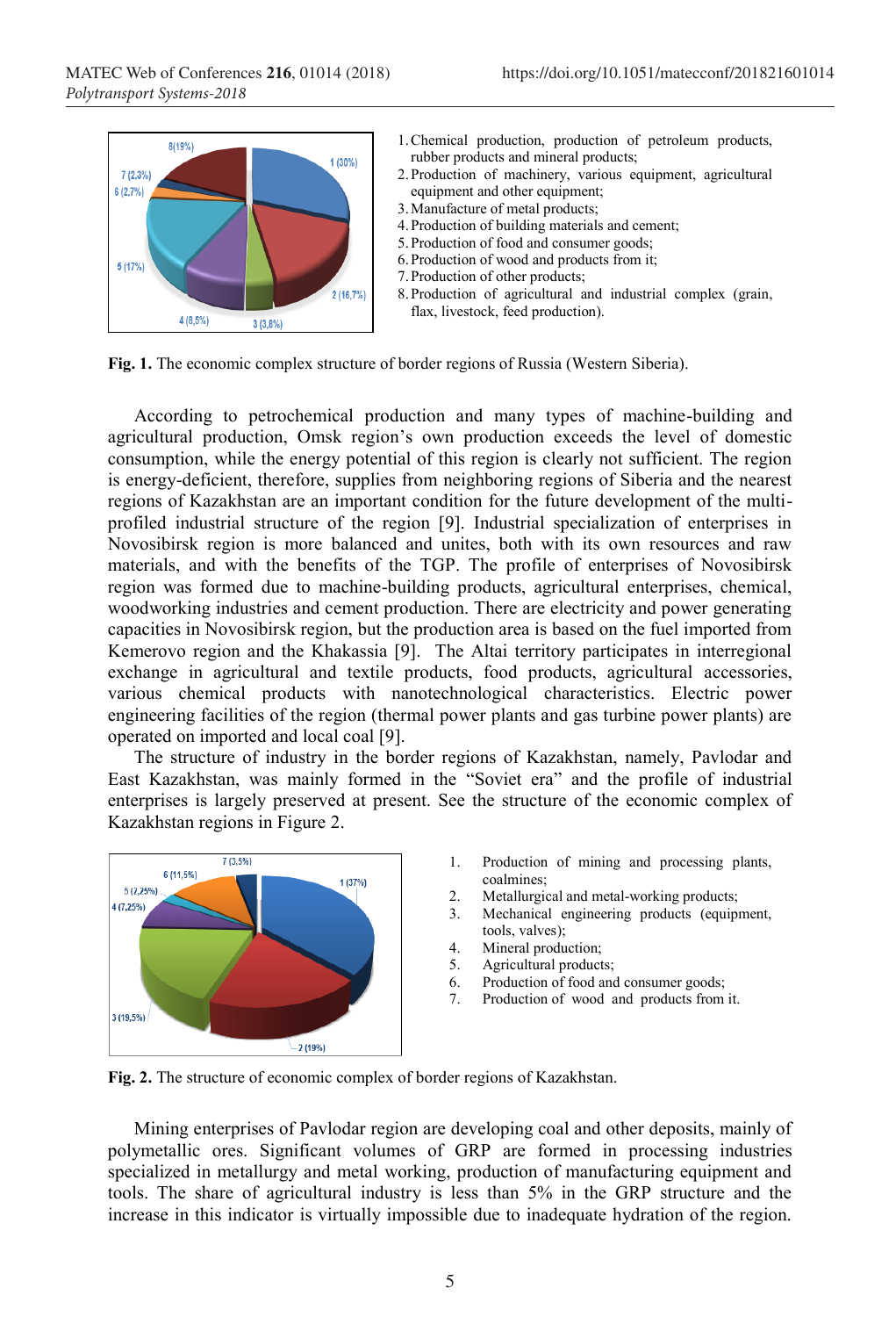Power engineering and electric generating capacities of the region are characterized by their development and self-sufficiency. Overhead power transmission lines connect the region with adjacent regions of Kazakhstan and Russia. Production is also the leading branch of the economy in the East Kazakhstan region. The developed and operated mineral resource base of the region is the basis for development of mining industries. Production at processing enterprises is associated with production of ore concentrates, refined gold and silver, cement, silicate bricks, reinforcement, equipment and wood products. Specialization of enterprises in production of food and products and a wide range of consumer goods is due to the availability of the agricultural production base and the socio-economic needs of the population that resides in the region. The energy potential of the East Kazakhstan region is significant. There are hydroelectric power plants and facilities for generation of electric and thermal power in the region [12–14].

Thus, with all unification of the products manufactured in economic complexes of the border states, a number of commodity groups remain unique. Mutual deliveries could create the commodity basis for the transportation and economic cluster, the ability of which is largely determined by the transportation availability in the border regions. [15]

The transportation component of the economic potential has its own peculiarities. From the standpoint of the railway transport development, almost all border entities, both in Kazakhstan and Russia (with the exception of the Altai Republic), are provided with railways with the 1,520 mm tracks, but the TGP benefits for arrangement of mutual social, economic and transport links are more typical of geographically close border districts of the border entities. Thus, the southeastern and the southwestern parts of Novosibirsk region, the central and southern parts of Omsk region, the central, western and southwestern parts of the Altai territory have railway connections with the districts of Central and Eastern Kazakhstan, and the Irtysh-Karasuk line directly crosses a section of Kazakhstan territory. The Kurgan-Petropavlovsk-Omsk railway line also runs through Kazakhstan territory. The southern line, which runs from Novosibirsk through the Altai territory, is a branch of the railway line from the Tatarskaya station that crosses the extreme west of Novosibirsk region and the Altai territory and also "emerges" at the border with Kazakhstan, is connected with Kazakh railways. By the length of the railway lines, the indicator of the West Siberian border regions of the Russian Federation is a quarter of the SFD index and, in fact, it is twice as large as the one for the regions of the Republic of Kazakhstan.

The key railways of Pavlodar and East Kazakhstan region have the "north-south" direction. A line in the "west-east" direction was built not long ago. Railway branches ensure connection of the northern and the eastern Kazakhstan with both inner regions of the Republic of Kazakhstan and with the border regions of the Russian Federation [11]. The total length of the railway lines of Pavlodar and East Kazakhstan region is more than 13% of the country's railway network.

## **Conclusion**

Analysis of mapping materials, statistical data and information from literature references on the resource availability, population and peculiarities of the economy of the border territories of the two states showed that the TPCs of the regions are mainly formed and are conditioned by the peculiarities of the available natural conditions and resources. The comparative analytical association of the indicators made it possible to state the special significance of the transportation component in the economic potential of the proximity of the entities of the two countries for implementation of intergovernmental cooperation. It was possible to show that the border regions have all the prerequisites, i.e., industrial, economic, social, organizational ones, for uniting and interaction in the form of the transportation and the economic cluster.